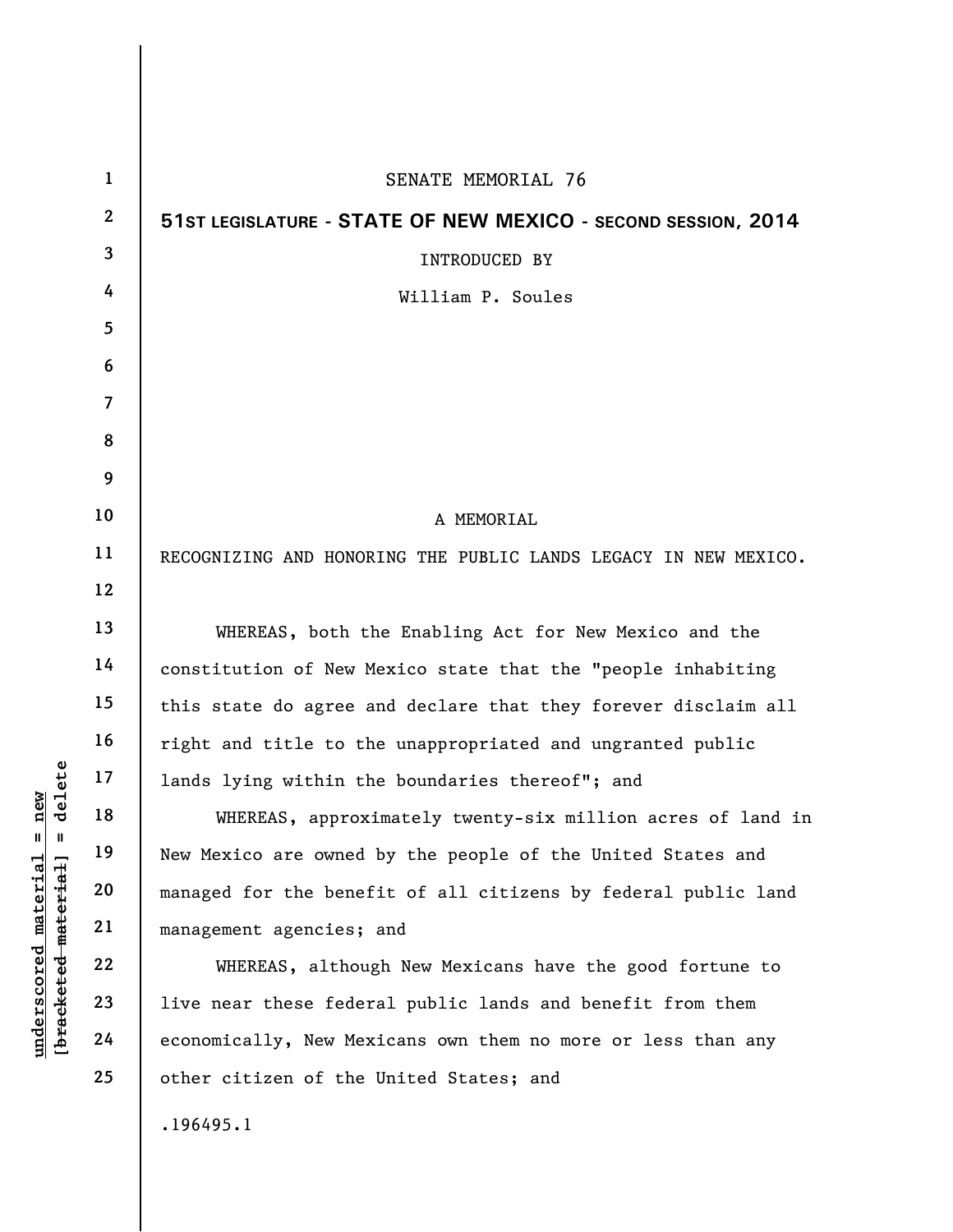WHEREAS, at least sixty-five percent of New Mexicans participate in some form of outdoor recreation every year; and WHEREAS, the outdoor recreation economy in New Mexico generates four hundred fifty-eight million dollars (\$458,000,000) in tax revenue and six billion one hundred million dollars (\$6,100,000,000) in consumer spending each year, while employing more than sixty-eight thousand people; and

**9 10 11**  WHEREAS, preserving access to outdoor recreation on public lands protects the economy, businesses, communities and people of New Mexico; and

WHEREAS, access to and use of large tracts of healthy, viable, contiguous public lands are essential to the perpetuation of traditional land uses, such as hunting, fishing, grazing, firewood gathering and herb gathering; and

WHEREAS, hunting and fishing are activities that have long been part of the traditional New Mexico lifestyle; and

WHEREAS, eighty-nine percent of New Mexico sports enthusiasts use public lands to hunt and fish; and

WHEREAS, New Mexico sports enthusiasts spend more than five hundred seventy-nine million dollars (\$579,000,000) annually in pursuit of recreational activities in New Mexico, supporting more than two hundred fifty-eight million dollars (\$258,000,000) in salaries and wages, contributing fifty-eight million dollars (\$58,000,000) to state and local taxes and .196495.1

 $\frac{1}{2}$  intereted material = delete **[bracketed material] = delete**  $underscored material = new$ **underscored material = new**

**1** 

**2** 

**3** 

**4** 

**5** 

**6** 

**7** 

**8** 

**12** 

**13** 

**14** 

**15** 

**16** 

**17** 

**18** 

**19** 

**20** 

**21** 

**22** 

**23** 

**24** 

**25** 

 $- 2 -$